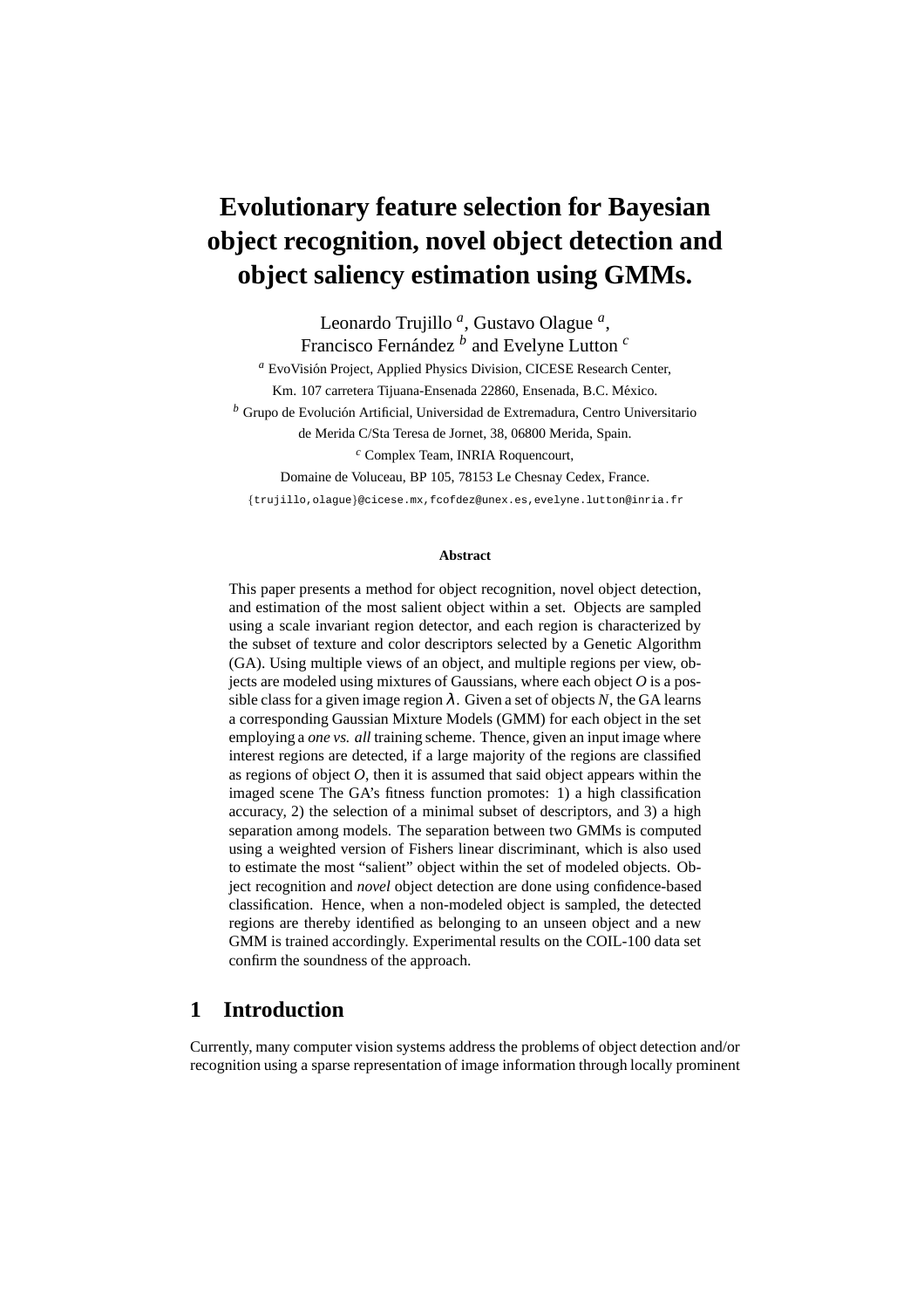

Figure 1: Abstract view of common object recognition vision systems.

image regions [8, 3], see Figure 1. A training phase consists on detecting stable image regions on an object using interest region detectors, and characterizing said regions using discriminative local descriptors [5, 3, 11, 10]. In this way, by relying on sparse local information the method is robust to partial object occlusions. During testing, an image is taken as input and the same region detection/description process is repeated. However, the extracted local information is now compared with stored object models and if appropriate matching criteria are met it is possible to identify known objects within the scene. One drawback of relying on highly discriminative region descriptors is the assumption that different local regions on an object will be highly separated in descriptor space. This assumption will not hold true for objects with regular or repetitive patterns across their surface, i.e. a football or tomato. Furthermore, if object representations are learned in this manner, an intuitive comparison between two object models is not evident. For instance, if three object representations are learned, how can a measure of similarity be computed? These considerations are pertinent for a system that automatically identifies the "most salient" object, or image, from a given set. Automatic novelty detection is a line of research where these questions are essential [4]. Another application area relates to the automatic identification of visual landmarks; in robot navigation, for example, the norm is to use artificial or human selected landmarks.

This paper presents an approach where every region  $\lambda$  detected on an object O is taken as an instance of the same class, and is characterized with a feature vector of statistical descriptors computed in a feature space  $\Phi$  of texture and color information. A GA searches within  $\Phi$  for the smallest subspace  $F \subseteq \Phi$  of statistical descriptors, of both texture and color, that yield the highest classification accuracy using a *one vs. all* scheme of maximum likelihood classification. The GA also searches for the best possible betweenclass separation of learned models. Therefore, the proposed approach does not require highly discriminative features because it uses a robust classifier, a known trade-off between descriptor design and classifier training. A GMM representation is used for each class (object), and a heuristic extension of Fisher's linear discriminant is used to estimate an "*apparent*" measure of class separation among models with more than one component. Based on this measure of model separation the most *salient* object is identified by selecting the object with the highest between-class separation using a min-max operation. A further advantage of using a GMM based classifier is the ability to use confidence estimation to identify regions extracted from unknown objects as outliers and label them as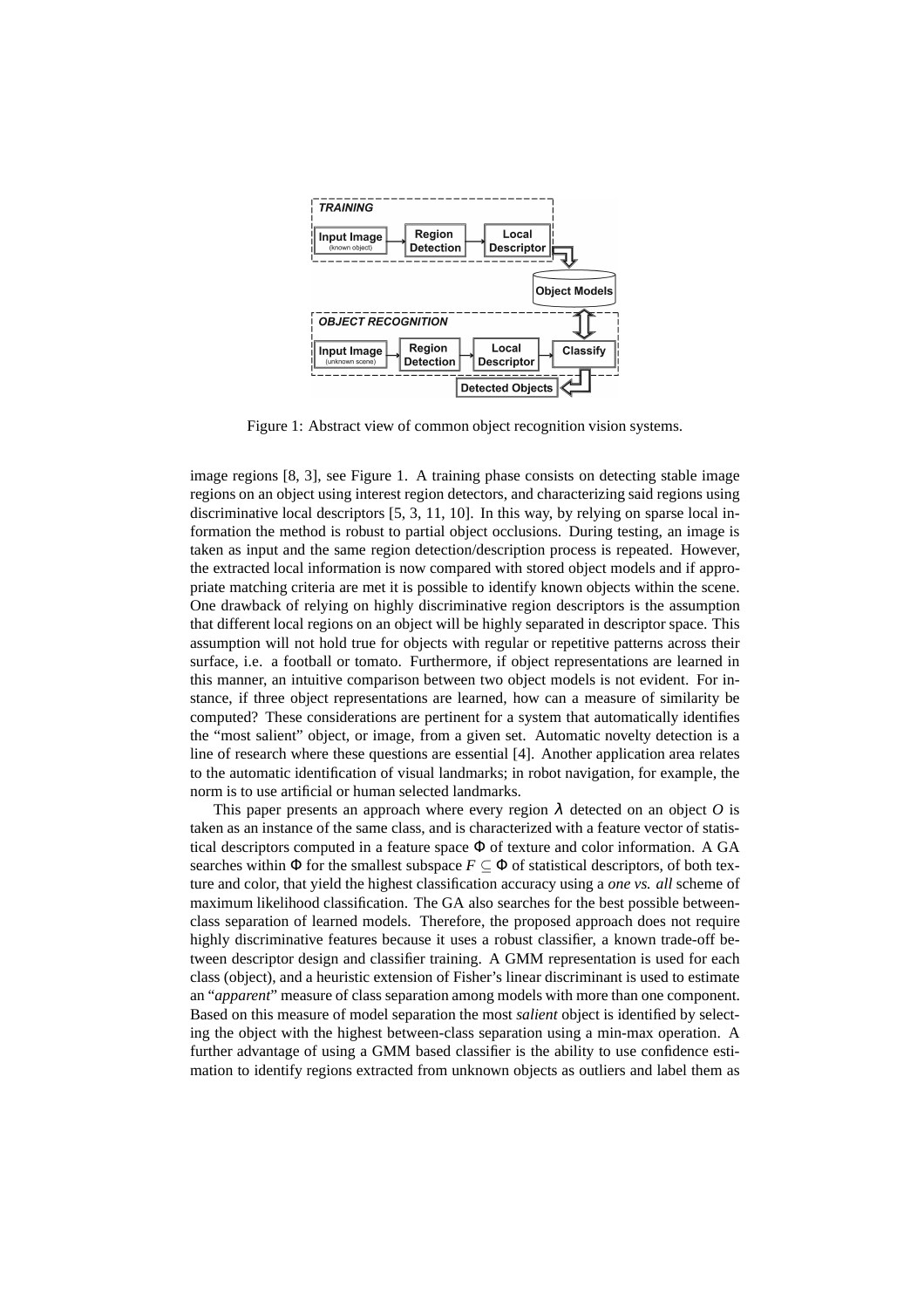samples of a new class. Hence, it is possible to automatically train a new *one vs. all* classifier for the newly identified object. Experimental results in this paper only deal with objects in scenes with simple backgrounds. Nevertheless, the use of a multimodal models should allow the approach to extend to real world scenes where more within class variation is likely to occur. Recently, Markou and Singh [4] propose a similar system that carries out both novelty detection and classification, however several differences exist:

- 1. The current work is concerned with object recognition, on the other hand, the work in [4] only addresses ROI classification.
- 2. The work in [4] relies on prior segmentation, a drawback because segmentation is an ill-posed problem; this is avoided by using locally salient image regions.
- 3. The proposed feature space  $\Phi$  is more compact than the one used in [4], with less redundant information. Furthermore, the GA used for feature selection maximizes accurate classification, minimizes the set of descriptors used, and maximizes the between-class separation of learned models. The authors in [4] use the sequential floating forward selection algorithm and do not consider between-class separation.
- 4. The proposed measure for class separation is based on Fisher's linear discriminant which gives a closed form estimation computed directly from the learned GMMs; the Bhattacharya distance is employed in [4] along with NNet classifiers.
- 5. Novelty detection in the present work utilizes confidence-based classification of region descriptors, whereas [4] uses an heuristic criteria based on NNet output.
- 6. Finally, the COIL-100 data set used in the present work includes objects with information in feature space that tends to overlap, such as two toy cars with similar texture or two objects with the same color. On the other hand, [4] uses classes with marked differences among them, such as sky and chair classes.

# **2 Background**

This section will give a brief review on some of the main concepts used throughout this work: scale invariant region detection, genetic algorithms, Gaussian mixture models, Fisher's linear discriminant, and the texture and color feature space employed.

**Scale Invariant Region Detection.** Selecting a characteristic scale for local image features is a process in which local extrema of a function response, embedded into a linear scale-space, are found over different scales. The interest operator applied in the current work was synthesized with Genetic Programming, optimized for high repeatability and global region separability [9, 10], named *KIPGP*<sup>1</sup> <sup>∗</sup> which is based on DoG filtering,

$$
K_{IPGP1^*}(\mathbf{x};t_j) = G_{t_j} * |G_{t_j} * I(\mathbf{x}) - I(\mathbf{x})|,
$$
\n(1)

where  $j = 0, 1, \dots, k$ , and k is the number of scales to be analyzed, here it is set to  $k = 15$ . The size of a region is proportional to the scale at which it obtained its extrema value. For the sake of uniformity, all regions are scaled to a size of  $41 \times 41$  pixels using bicubic interpolation before region descriptors are computed. Figure 2 shows sample interest regions extracted with the aforementioned detector.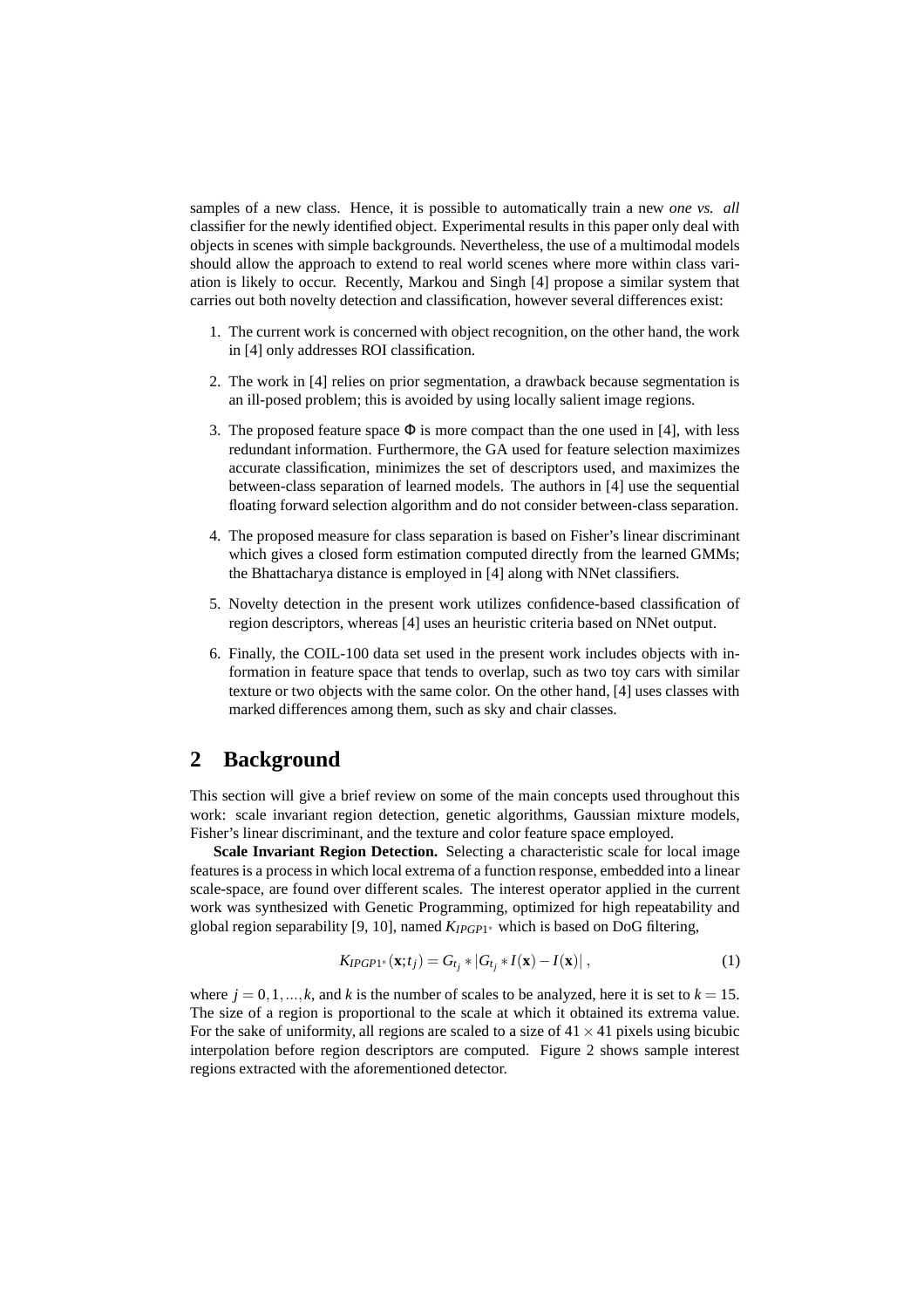

Figure 2: Detected regions on three images from the COIL-100 data set.

| <b>Features</b>       | <b>Description</b>                                                         |  |  |  |  |
|-----------------------|----------------------------------------------------------------------------|--|--|--|--|
| Gradient information  | Gradient, Gradient magnitude and Gradient Orientation                      |  |  |  |  |
|                       | $(\nabla, \ \nabla\ , \nabla_{\phi}).$                                     |  |  |  |  |
| Gabor filter response | The sum of <i>Gabor filters</i> with 8 different orientations (gab).       |  |  |  |  |
| Interest operators †  | The response to 3 stable interest operators: <i>Harris</i> , <i>IPGP</i> 1 |  |  |  |  |
|                       | and <i>IPGP2</i> ( $K_{Harris}$ , $K_{IPGP1}$ , $K_{IPGP2}$ ).             |  |  |  |  |
| Color information     | All the channels of 4 color spaces: RGB, YIQ, Cie Lab, and                 |  |  |  |  |
|                       | rg chromaticity $(R, G, B, Y, I, Q, L, a, b, r, g)$ .                      |  |  |  |  |

† *KIPGP*<sup>1</sup> is proportional to a DoG filter, and *KIPGP*<sup>2</sup> is based on the determinant of the Hessian [9, 10].

#### Table 1: The complete feature space Φ.

**Texture and Color Features.** In order to appropriately describe each image region the search space Φ of possible features includes 18 different types of color and texture related information, see Table 1. To characterize the information contained along different channels, six statistical descriptors are computed: *mean* µ, *standard deviation* <sup>σ</sup>, *skewness*  $\gamma_1$ *, kurtosis*  $\gamma_2$ *, entropy H* and *log energy E*. This yields a total of 108 possible descriptor values for the multivariate GMMs. Because general statistical information is used, the descriptors will mostly be rotationally invariant.

**Genetic Algorithms** (GA) are stochastic heuristic search techniques that model, in an abstract manner, the principles of natural evolution [2]. The basic principles that a canonical GA follows are survival of the fittest (selection), recombination and replication of fit genetic material (crossover), and the introduction of novel genetic information (mutation), all of which are modeled as stochastic processes. These techniques operate over a set of parameterized solutions using population-based metaheuristics. GAs can manage a number of constraints and design decisions, and carry out a search in an intrinsic parallel manner; thence, GAs can be considered as a global optimization and search method. In the current work, the canonical GA with a binary string chromosome is employed.

**Gaussian Mixture Models** are a useful tool when it is necessary to model multimodal data, or as an approximation to different types of more complex distributions. The GMM pdf is defined as a weighted sum of Gaussian pdfs,

$$
p(\mathbf{x}; \Theta) = \sum_{c=1}^{C} \alpha_c \mathcal{N}(\mathbf{x}; \mu_{\mathbf{c}}, \Sigma_c), \qquad (2)
$$

where  $\mathcal{N}(\mathbf{x};\mu_{\mathbf{c}},\Sigma_c)$  is the *cth* multivariate Gaussian component with mean  $\mu_c$ , covariance matrix  $\Sigma_c$ , and an associated weight  $\alpha_c$ . Estimation of the mixture model parameters is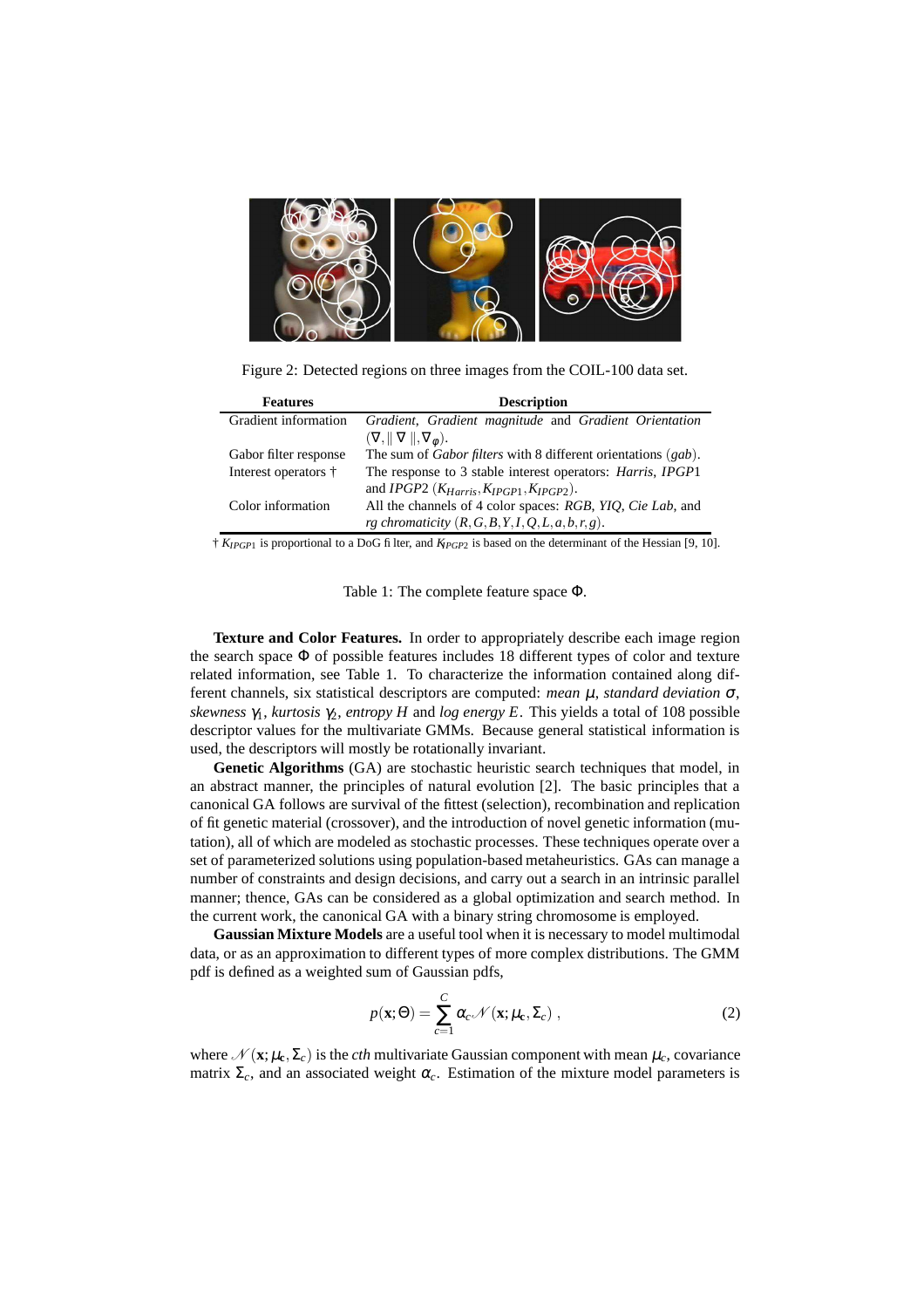done using the EM algorithm when a fixed number of components is assumed. Alternatively, if a variable number of component is desired, with a maximum bound, it is possible to use the the Greedy-EM [7]. Classification with GMMs can be done through Bayes rule, or using confidence-based classification [7]. A confidence value  $\kappa \in [0,1]$  and confidence region  $\mathcal{R} \subset \Phi$  for a pdf are  $0 \leq p(\mathbf{x}) \leq \infty$ ,  $\forall \mathbf{x} \in \Phi$ .  $\kappa$  is a confidence value related to a non-unique confidence region  $\mathcal R$  such that

$$
\int_{\Phi \setminus \mathscr{R}} p(\mathbf{x}) d\mathbf{x} = \kappa \,. \tag{3}
$$

A sample **x** that lies within  $\mathcal{R}$  is considered a true member of the class modeled by  $p$ , otherwise it is classified as an outlier.

**Fisher's Linear Discriminant.** Fisher defined the separation between two distributions  $\mathcal{N}_i$  and  $\mathcal{N}_j$  as the following ratio

$$
S_{i,j} = \frac{(\mathbf{w}(\mu_i - \mu_j))^2}{(\mathbf{w}^T (\Sigma_i + \Sigma_j)(\mathbf{w}))},
$$
\n(4)

where  $\mathbf{w} = (\Sigma_i + \Sigma_j)^{-1} (\mu_i - \mu_j)$  [1]. Note that *S* is defined for unimodal pdfs, hence a weighted version  $\hat{S}$  that accounts for the weight  $\alpha_i$  and  $\alpha_j$  of the associated Gaussian components in a GMM is proposed, such that

$$
\widehat{S}_{i,j} = \frac{S_{i,j}}{1 + \alpha_i + \alpha_j} \ . \tag{5}
$$

Hence, the separation between components with a small combined weight (they have less influence over their associated models) will *appear* to be larger with respect to the separation between components with larger weights. Therefore, let  $C_a$  and  $C_b$  represent the number of components of  $p_a(\mathbf{x}; \Theta_a)$  and  $p_b(\mathbf{x}; \Theta_b)$  respectively, then  $S^{a,b}$  represents the *apparent* separation matrix of size  $C_a \times C_b$  that contains the weighted separation  $\hat{S}_{i,j}$ of every component of *p<sup>a</sup>* with respect to every component of *pb*. The final *apparent* separation measure  $\mathscr S$  between  $p_a$  and  $p_b$  is given by

$$
\mathscr{S}^{a,b} = \inf(\mathcal{S}^{a,b})\,. \tag{6}
$$

## **3 Proposed Approach**

This section describes the details of the proposed approach to object recognition, novel object detection, and salient object estimation; a flowchart view is depicted in Figure 3.

## **3.1 Learn Object Models**

First, there is an initial off-line step in which interest regions from every object  $O \in M$ are extracted and labeled accordingly; moreover, all 108 descriptor values are computed for each region. Afterwards, the GA performs feature selection, and learns appropriate GMMs for a subset *N* of the objects in *M*. Figure 3a shows the basic flow chart of a canonical GA, the two main aspects to discuss is how candidate solutions are represented and how fitness assignment is done. The other processes in the GA are standard: fitness proportional selection, mask crossover, single bit mutation and elitist survival strategy.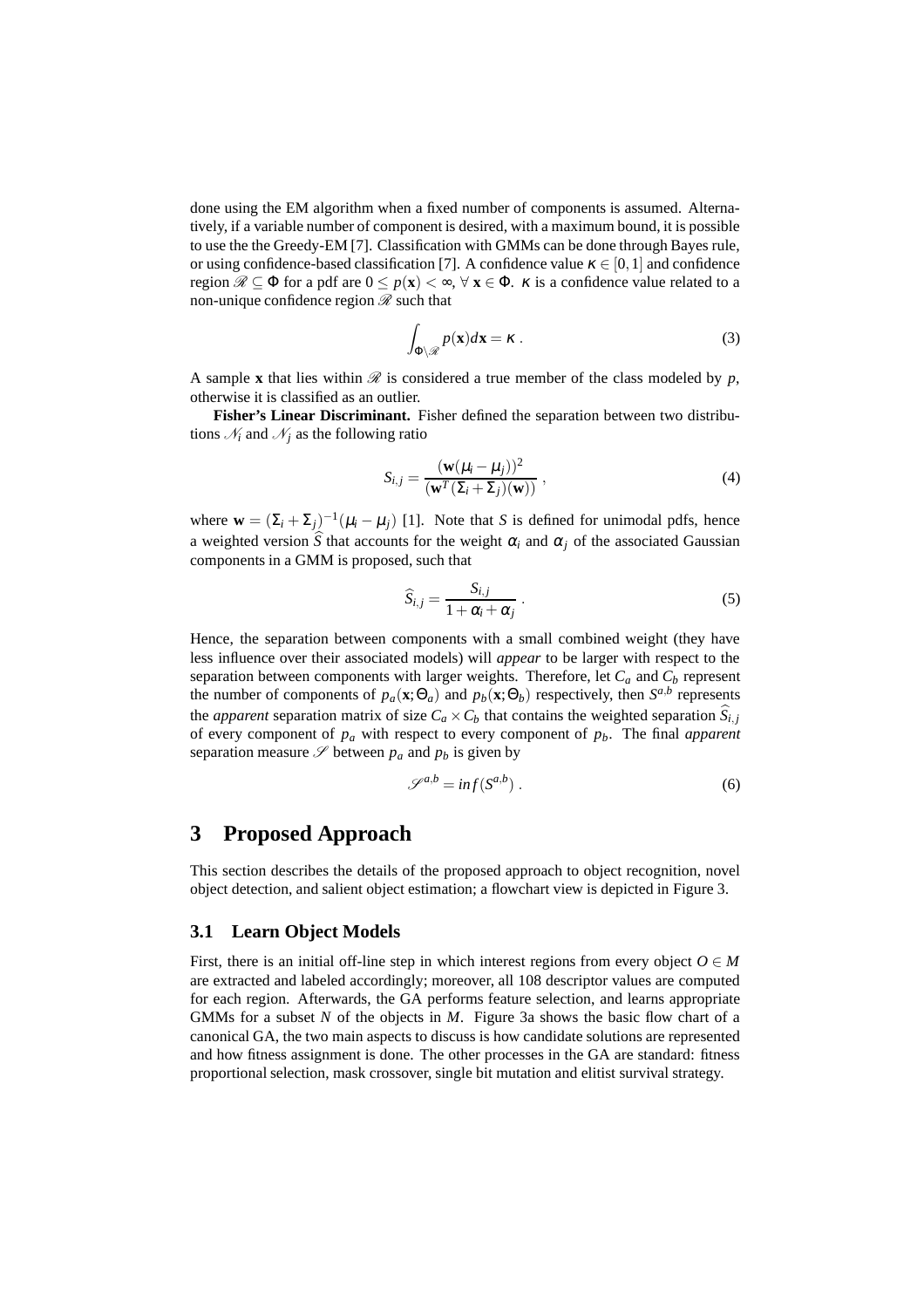

Figure 3: An overview of the proposed approach, a) Genetic Algorithm, b) Learn object models, c) Novel object detection.

**Solution Representation:** Each individual in the population is coded as a binary string  $B = (b_1, b_2, \ldots, b_{108})$  of 108 bits. Each bit is associated with one of the statistical descriptors in  $\Phi$ . Therefore, if bit  $b_i$  is set to 1 its associated descriptor will be selected, with the opposite being true if  $b_i = 0$ . The feature vector  $\mathbf{x}_{\lambda}$  for each region  $\lambda$  is thereby given by the concatenation of the set of selected descriptors  $F \subseteq \Phi$ .

**Fitness Evaluation:** Here is where object models are learned and fitness is assigned to each individual in the population. For every object  $O_i \in N$  a corresponding GMM  $p_j(\mathbf{x};\Theta_j)$  is trained with a *one vs. all* strategy with 70% of the regions, using the descriptor values selected by *B*. The GMM classifiers are trained with the EM algorithm. After training, a set  $\mathcal{P} = \{p_i(\mathbf{x}; \Theta_i)\}\$  of |*N*| GMMs, on each  $\forall O_i \in N$ . Afterwards, the remaining 30% of image regions are used for testing and a corresponding accuracy score  $\mathscr{A}_i$ is computed using Bayes rule. Optimization is posed as a minimization problem, hence fitness is assigned by

$$
f(B) = \begin{cases} \frac{B_{ones} + 1}{\mathscr{A}' \cdot inf(\mathscr{S}^{p_i, p_j})} & \forall p_i, p_j \in \mathscr{P}, i \neq j, \quad when \quad \forall \mathscr{A}_i > 0, \\ \frac{K \cdot B_{ones} + 1}{\mathscr{A}' + \varepsilon} & otherwise. \end{cases}
$$
(7)

In the above equation,  $B_{ones}$  is the number of ones in string  $B$ ,  $\mathscr{A}'$  is the average accuracy score of all the GMMs in  $\mathcal{P}$ , a penalization term set to  $K = 2$ , and  $\varepsilon = 0.01$ ; hence, fitness depends upon testing and not training accuracy. The first case in Eq. 7 is applied when all of the classifiers where able to obtain an accuracy score, fitter individuals will minimize the number of selected descriptors and maximize the average testing accuracy  $\mathscr{A}'$ . Furthermore, the term  $inf(\mathscr{S}^{p_i,p_j})$  promotes between-class model separation by selecting the infimum of all the apparent separation measures computed for every object in *N*. On the other hand, the second case in Eq. 7 is applied when the EM algorithm fails to produce a valid GMM for one of the objects in *N*.

After a fixed number of iterations the GA stops and returns the fittest individual *B o*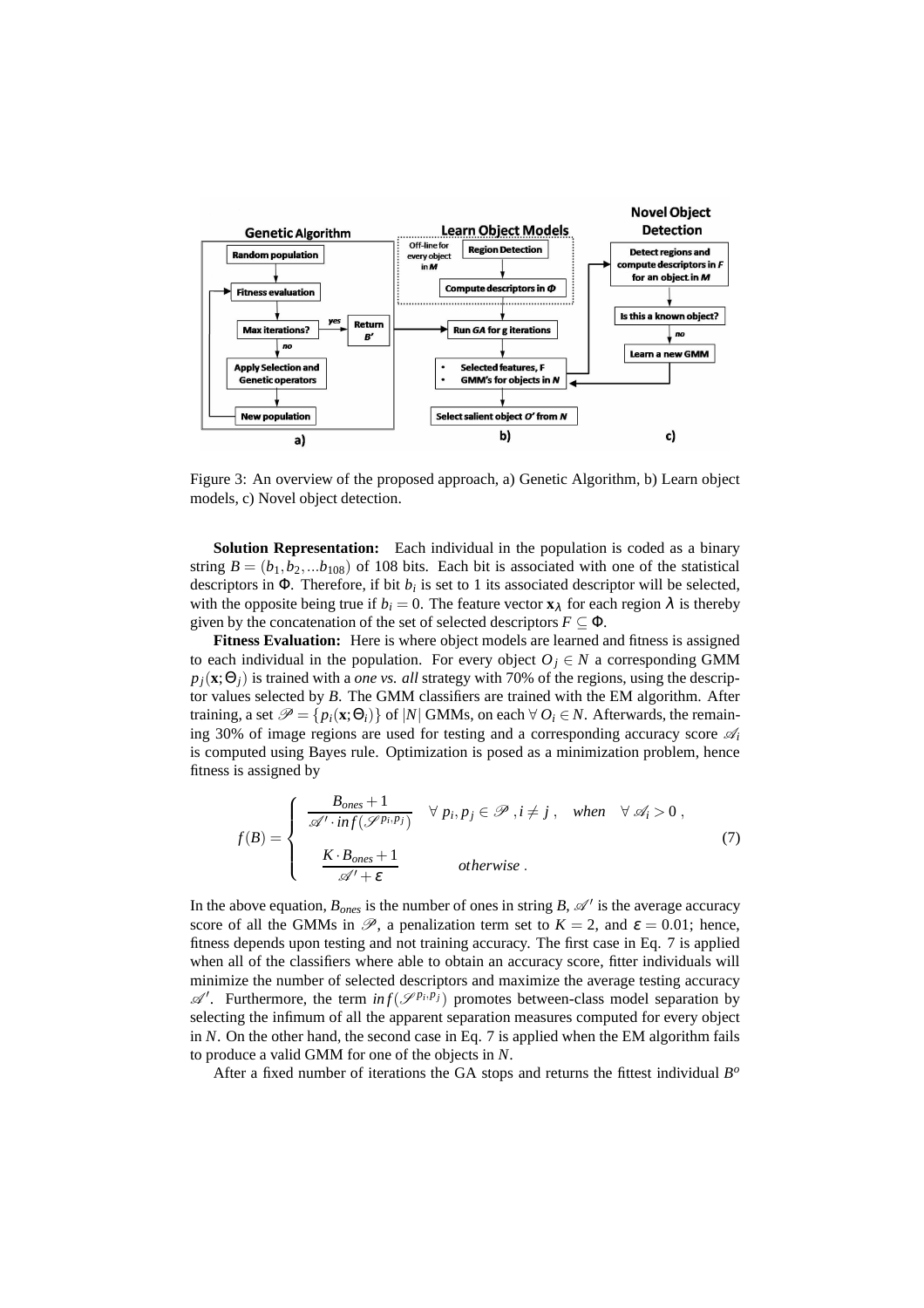found so far. The best individual  $B^o$  is re-trained using the Greedy-EM instead of the basic EM, this is done for two reasons. First, the Greedy EM did not prove to be appropriate during evolution because it required more computation time and produced more runs that failed to converge. Secondly, once our GA has produced a valid high performance solution, the associated object models can be further enhanced by using the Greedy EM on  $B^o$ . Therefore, the GA returns the selected subset of descriptors  $F$  that characterize the objects in *N*, and a set of trained GMMs  $\mathcal{P}^o$ . Finally, the most salient object  $O^o$  in *N* is assumed to be modeled by the GMM  $p<sup>o</sup>$  that satisfies the following,

$$
p^{o} \leftarrow \arg \max_{p_{i}} (\mathscr{S}^{p_{i}, p_{j}}) \quad \forall \ p_{i}, p_{j} \in \mathscr{P}^{o} \quad \text{with} \quad i \neq j \,.
$$
 (8)

## **3.2 Object Recognition and Novel Object Detection**

In order to test the ability of the described approach to recognize known objects and detect novel objects (those without a corresponding  $p_i \in \mathcal{P}^o$ ) the process in Figure 3c is followed. Given an image of an object  $O_i \in M$ , interest regions are detected and their corresponding descriptors, specified in *F*, are computed. The extracted regions are classified using confidence estimation with the models in  $\mathcal{P}^o$ . A confidence region within each GMM in  $\mathcal{P}^o$  is defined, with the confidence threshold set to  $\kappa = 0.95$ . Therefore, if a large majority, over 60%, of the regions lie within the confidence region of a given  $p_j \in \mathcal{P}^o$  then it is said that object  $O_i = O_j$ , thereby accounting for a successful recognition. Otherwise, if regions are classified as outliers from all known classes, it is possible to tag them as belonging to an object not modeled within  $\mathcal{P}^o$ . Hence, if the percentage of regions classified as outliers is  $\mathcal{A}_{out} > 60\%$ , then the sampled object  $O_i$  is labeled as a new object, and a corresponding GMM is learned and added to  $\mathcal{P}^o$ .

# **4 Experimental Results**

This section presents three different experiments to test the proposed object recognition system. The code was written mostly in MATLAB, the GMMBAYES  $Toolbox<sup>1</sup>$  was used for GMM training, and the Genetic Algorithms for Optimization Toolbox<sup>2</sup> was used as part of the GA code. The images used for testing are taken from the COIL-100 data set, Figure 4 shows the first 40 objects in the data set [6]. Every object is seen from 72 different views, interest regions are extracted from all of the views and tagged accordingly as the ground truth for each object. The basic parameters of the algorithm are the same in every run, only modifying the number of different objects used, the size of sets (*M*,*N*). Three experiments are presented: Exp. 1 (10,5) with objects 1 - 10 from the data set; Exp. 2  $(20,10)$  with objects  $20 - 40$ ; and Exp. 3  $(40,25)$  with objects 1 - 40. The GMM classifiers were trained using EM with one Gaussian component, and if a solution was not found, the algorithm is restarted with 2 components, and so on. The results presented for each experiment are shown for object recognition and novel object detection. Table 2 shows the average accuracy score obtained after the initial object models are generated (Figure 3b), along with the fitness value, the number of features, the set of selected features  $F$ , errors in object recognition, and the salient object within the set. Table 3 presents the accuracy

<sup>1</sup>GMMBAYES Matlab Toolbox http://www.it.lut/project/gmmbayes

<sup>2</sup>Genetic Algorithms for Optimization Toolbox by Andrey Popov http://automatics.hit.bg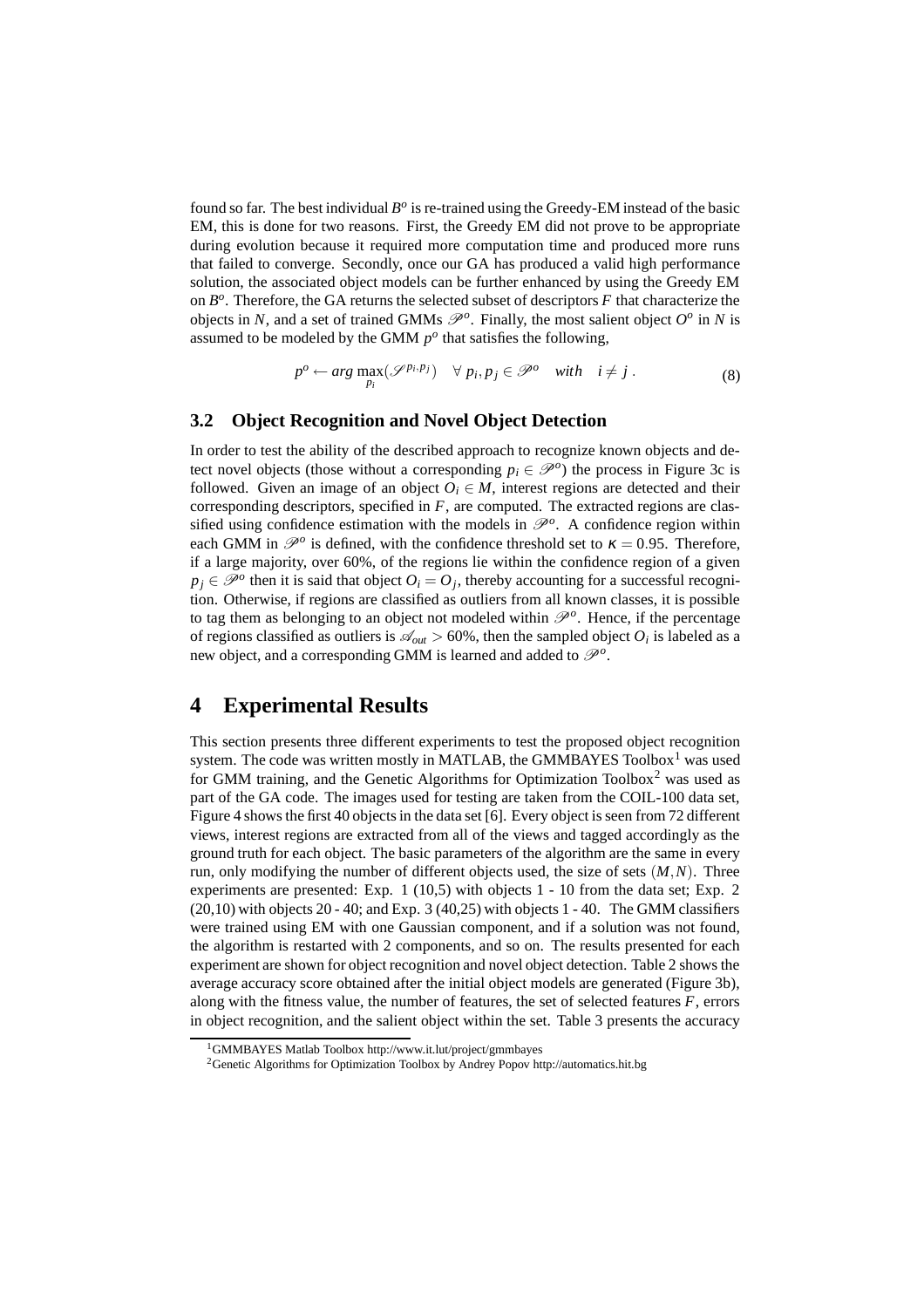

Figure 4: These are the first 40 objects in the COIL-100 data set used in our experimental runs. The images used with the first two experiments are marked, while all 40 are used in the third. Salient objects within the set, as selected by our separation criterion, are circled. Object 32 is the only one for which our novel object detection failed with  $h = 60\%$ .

| Exp.                      | .Ă   | $\mathbf{B}_{\mathbf{0}}$ | $B_{ones}^0$ | <b>Features</b>                                                                                                        | Error | O° |
|---------------------------|------|---------------------------|--------------|------------------------------------------------------------------------------------------------------------------------|-------|----|
| $\boldsymbol{\mathit{1}}$ | 99.6 | 0.5                       | 27           | $\nabla_{(\gamma_2,H)}, \ \nabla\ _{(\sigma,\gamma_2)}, \nabla_{\phi_{(\gamma_2)}}, K_{Harris(E)},$                    | none  | 4  |
|                           |      |                           |              | $K_{IPGP1(\sigma)}, R_{(\mu,H)}, G_{(\sigma,\gamma_1)}, B_{(\mu,\sigma,\gamma_1,H)},$                                  |       |    |
|                           |      |                           |              | $Y_{(\mu,\gamma),H,E}, I_{(\sigma,H)}, L_{(\sigma,E)},$                                                                |       |    |
|                           |      |                           |              | $a_{(\mu,\sigma)}, b_{(\sigma,E)}, g_{(\mu)}$                                                                          |       |    |
| 2)                        | 99.2 | 1.5                       | 43           | $\nabla_{(\mu,\sigma,\gamma_2,E)}, \ \nabla\ _{(\sigma,\gamma_2,H)}, \nabla_{\phi}(\mu,\sigma,\gamma_2)$               | none  | 25 |
|                           |      |                           |              | $K_{Harris(\gamma_1,H)}, K_{IPGP1(\mu,E)}, K_{IPGP2(\gamma_1,E)},$                                                     |       |    |
|                           |      |                           |              | $gab_{(\gamma_1)}, R_{(\mu,\sigma,E)}, G_{(\mu)}, B_{(\sigma,\gamma_1,\gamma_2,H)}, Y_{(\mu,\gamma_2,H,E)},$           |       |    |
|                           |      |                           |              | $I_{(\sigma,H)}, Q_{(\gamma,H)}, L_{(\mu)}, a_{(\mu,\sigma,H)},$                                                       |       |    |
|                           |      |                           |              | $b_{(\mu,\sigma,E)}, r_{(\mu,\sigma)}, g_{(E)}$                                                                        |       |    |
| 3)                        | 98.7 | 6.4                       | 37           | $\nabla_{(\mu,\sigma,\gamma_2)}, \ \nabla\ _{(\mu,\sigma,\gamma_1,\gamma_2,H,E)}, \nabla_{\phi(\gamma_1,\gamma_2,H)},$ | none  |    |
|                           |      |                           |              | $K_{Harris(\gamma_{2},E)}, K_{IPGP1(H)}, K_{IPGP2(\gamma_{2},H)},$                                                     |       |    |
|                           |      |                           |              | $gab_{(\mu)}, R_{(\mu,\gamma,E)}, G_{(\mu)}, B_{(\gamma,H)}, Y_{(\mu,\sigma,\gamma,H,E)},$                             |       |    |
|                           |      |                           |              | $I_{(E)}, Q_{(\mu,\gamma_1)}, a_{(\gamma_1)}, b_{(\sigma)}, r_{(\sigma,H)}, g_{(\mu,\sigma)}$                          |       |    |

Table 2: Performance when initial class models are learned; see text for further details.

|                            | <b>Errors</b> | <b>Salient Objects</b> |
|----------------------------|---------------|------------------------|
| Exp.1 99.72<br>Exp.2 99.04 | none          | Object 4, 7, 3         |
|                            | Object 32     | Objects 36, 38, 25     |
| $Exp.3$ 98.68              | Object 32     | Objects 36, 28, 4      |

Table 3: Performance for novel object detection. Note that  $\mathscr{A}'_{\mathbf{M}}$  represents the accuracy of region classification after a corresponding model is learned for every object  $O \in M$ .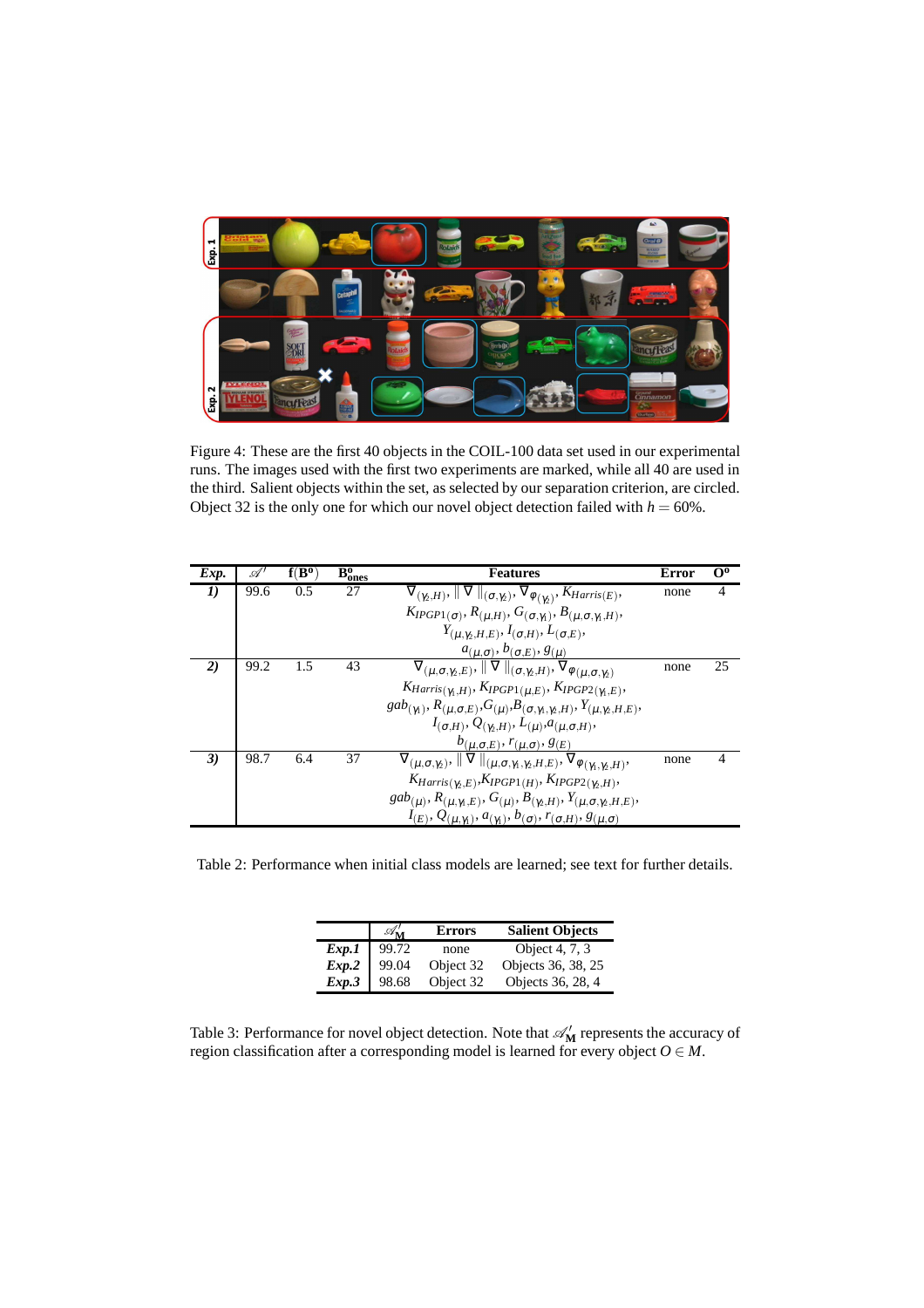score once a corresponding model is learned for every object  $O \in M$ , the incorrectly classified objects, and the three most salient objects found in each case. Given the high level of accuracy in both sets of results, in can be concluded that the problem of object recognition is almost perfectly solved for the set of images employed. Figure 5 shows the convergence graphs of each GA run, plotting the fitness of the best individual  $B<sup>o</sup>$  found so far. The experiments were executed with 30, 30 and 40 iterations respectively.



Figure 5: Convergence plots that show the  $log(f(B))$  of the best individual found thus far.

# **5 Discussion and Conclusions**

The results presented in the previous section exhibit promising performance patterns. For all three experiments the algorithm was able to train extremely accurate classifiers using a fraction of the available descriptors. It is important to note that in Table 2 even do all experiments produce similar values for accuracy and number of descriptors, their associated fitness scores are different. This is due to the model separation measure  $inf(\mathcal{S}^{p_i,p_j})$ in the fitness function, because with more objects the space of possible objects models becomes crowded. All the classifiers trained in each experiment finished with a single Gaussian component, an unexpected outcome that can nevertheless be explained. Every object is small and tends to exhibit regular patterns across their surface; therefore, it was possible to characterize them with a single component in feature space. This suggests that GMMs would be more appropriate dealing with images that have a larger variations in descriptor space. Additionally, the convergence graphs in Figure 5 show two different patterns. First, starting from the random population the initial iterations produce very poor results, individuals in these generations are evaluated using the second case of the fitness function because the EM fails to find a valid model for at least one of the objects. Therefore, initial iterations attempt to find solutions *B* that are able to produce a classifier for every object in *N*. Once a good solution is found, and its genetic material begins to propagate throughout the population, the GA begins to optimize using the first case of the fitness function. With a valid classifier for every object it is then possible for the GA to explore the pruning of the feature space. Regarding novel object detection, the approach produced nearly perfect results with only one false negative, object 32. However, object 32 is almost identical to object 29, they only differ slightly in color space. Perhaps an interest operator that uses color information explicitly could help avoid ambiguous situations such as this. Finally, regarding the estimation of the most salient object within a set, the algorithm also produced coherent selections. The objects selected as most salient,